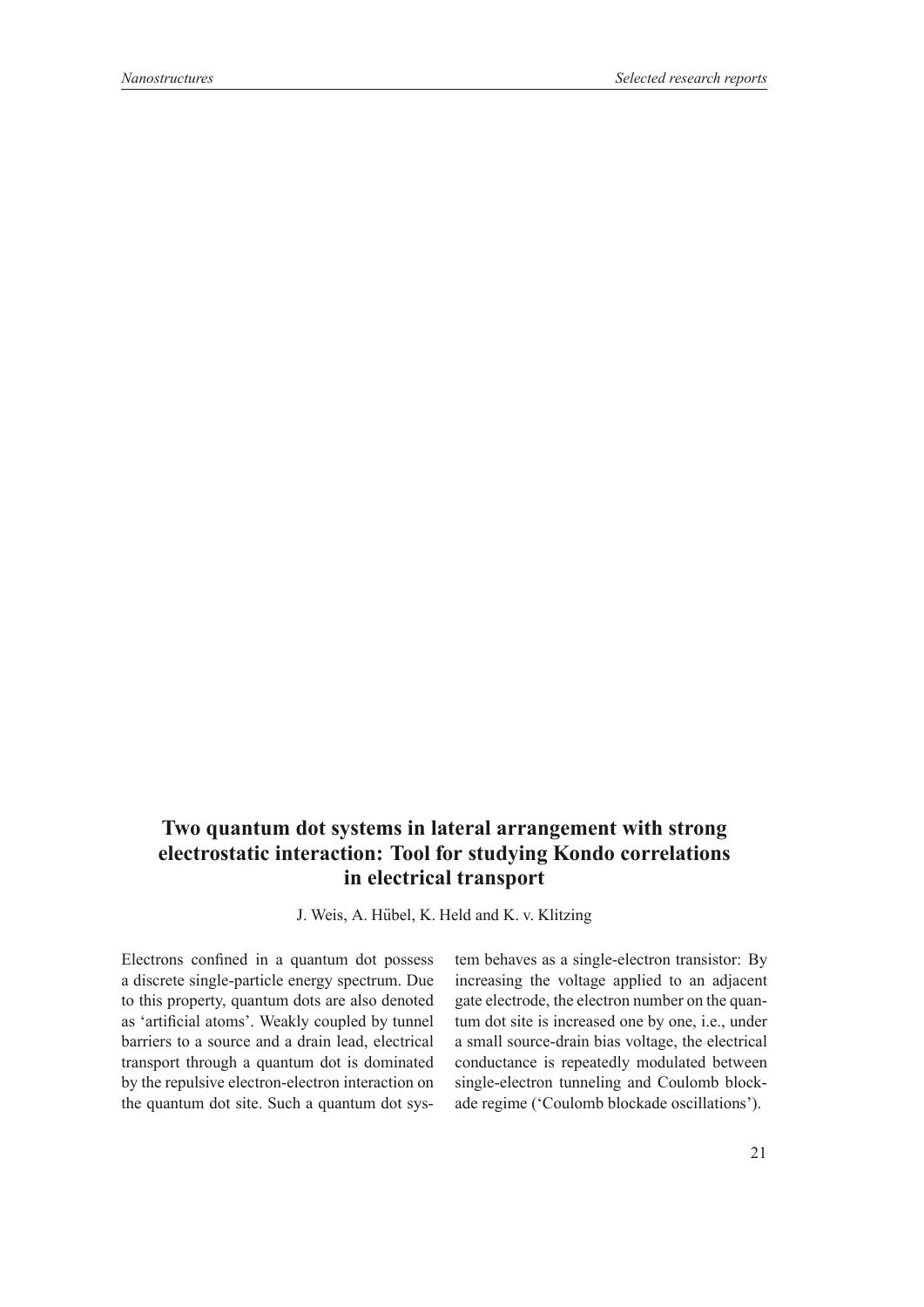In 1998, it was experimentally proven that, under certain conditions, such a quantum dot system shows Kondo physics [1] as it was already predicted in 1988 by mapping a single quantum dot system on the Anderson impurity model [2]: The presence of a spin-degeneracy on the quantum dot site induces at low temperature correlated electron tunneling between the quantum dot and the leads, forming overall a spin-singlet state. A highly conductive channel of transport is opened between the leads via the quantum dot, which even reaches the conductance  $2e^2/h$ in the case of symmetric tunnel couplings to the leads – the value also found for a spindegenerate one-dimensional channel. Increasing the temperature breaks the correlations, the Kondo effect is destroyed, and the Coulomb blockade effect is recovered.

The Anderson impurity model describes a spindegenerate energy level at an impurity or a quantum dot site which is coupled through tunneling to a Fermi sea containing electrons of both spin orientations. In other words, it describes two separate electron subsystems labeled by a two-valued index which is usually identified with the spin quantum number (Fig. 9(a)). The two spin electron systems interact only on the impurity site through Coulomb interaction which suppresses double occupancies of the impurity.

In 2001, we pointed out that two electrostatically coupled quantum dots with separate leads (Fig. 9(b)) reflect a pseudo-spin representation of the Anderson impurity model [3]: This mapping is valid if (1) the quantum dot systems are energetically degenerated, i.e., occupying either dot costs the same energy, (2) the ground state of each quantum dot is not degenerate and excited states are energetically well separated. In case of a spin degeneracy in one or both quantum dot systems, spin and electrostatic (orbital) Kondo effect interplay.

Where do we expect to see these Kondo correlations? Two quantum dot systems with electrostatic interaction have a characteristic honeycomb-like charge stability diagram as a

function of two gate voltages that shift the electrostatic potential of the quantum dots differently (see Fig. 9(c)).



Gate voltage 1

Figure 9: Possible realizations of the Anderson impurity model: (a) Single quantum dot system with spin-degeneracy, or (b) two electrostatically coupled quantum dot systems without spin-degeneracy. (c) Charge stability diagram vs. two gate voltages for arrangement (b).  $N_1$  and  $N_2$  denotes the number of electrons in the respective dot.

Along borderlines, labeled by **a** and **b**, where the electron number in one quantum dot changes by one whereas the electron number in the other remains unchanged, single-electron tunneling through the respective quantum dot is possible. Along borderlines, labeled by **c**, where the electron number in one dot is increased while in the other dot decreased, singleelectron tunneling is not possible. However correlated electron tunneling is allowed switching between the two adjacent charge configurations.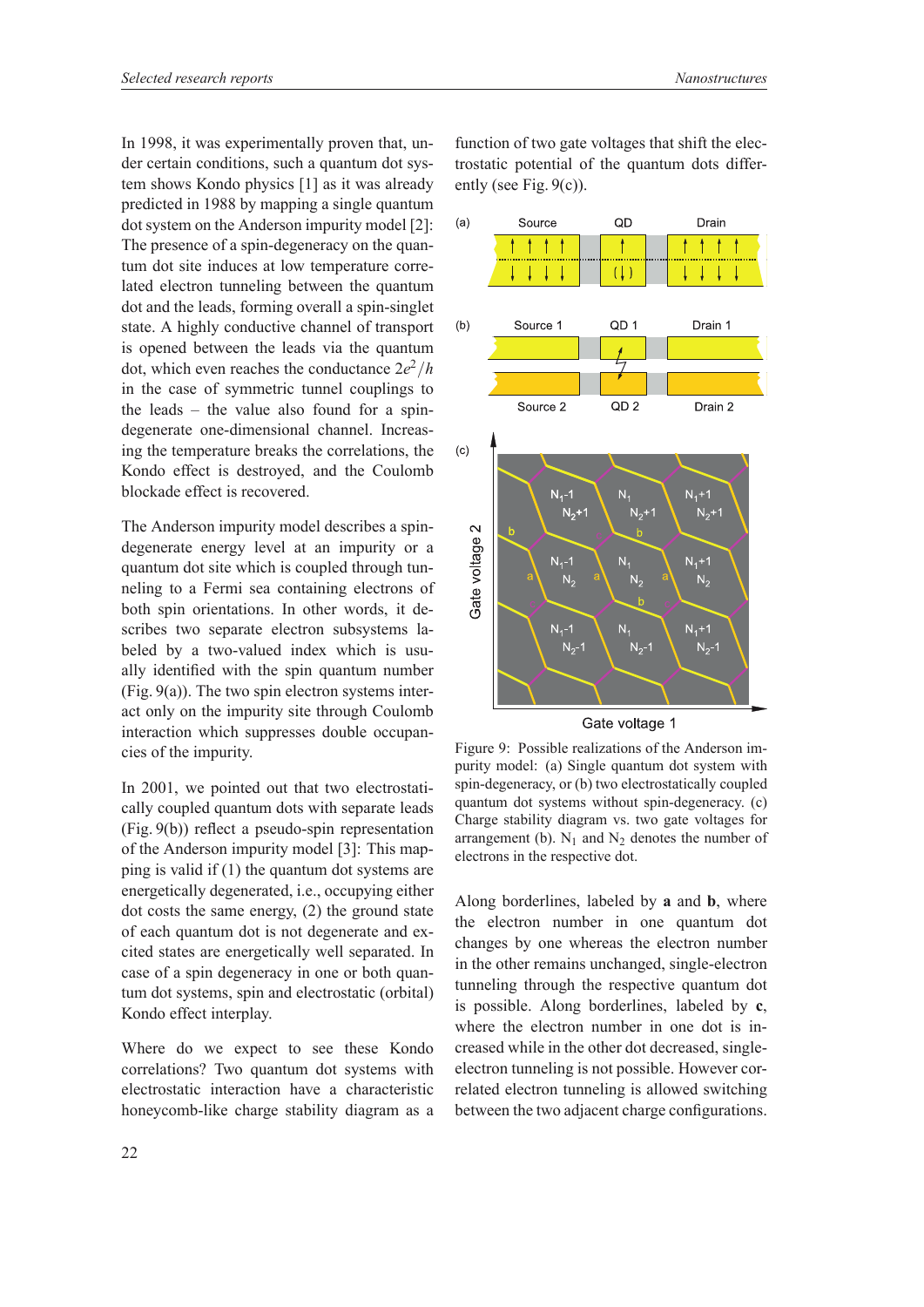Such borderlines **c** are only present if electrostatic interaction between the dots exists, otherwise the triple points at the ends of the borderline **c** merge. The borderlines **c** become longer with stronger interaction. Here we state the existence of a Kondo correlated state at low temperature leading to high conductance through both quantum dots.

To prove the presence of Kondo correlations in two electrostatically coupled quantum dot systems, we have investigated extensively two vertically stacked quantum dot systems realized in a GaAs/Al<sub>x</sub>Ga<sub>1−x</sub>As heterostructure  $(x=0.33)$  containing two quantum wells with a two-dimensional electron system (2DES) in each well, separated by an insulating 40 nm thick  $Al_xGa_{1-x}As$  barrier [4]. We obtained an interdot capacitance of about half the total capacitance  $C_{\Sigma}$  of a single quantum dot, i.e., the interaction energy is half the single-electron charging energy  $e^2/C_{\Sigma}$  of a single quantum dot. The electrical characterization measurements indeed indicate the existence of the Kondo correlation [4], including the expected logarithmic decay of the conductance on the **c**-line with temperature.

However, in the parameter regime of interest, we lack the independent control of the four tunnel barriers in the structure: One quantum dot was coupled to its source and drain whereas the second was only connected to its source, i.e., the electrical transport through only one quantum dot system was measurable. Therefore, the second dot could not be fully characterized, especially the strength of the tunnel coupling to the remaining lead was unknown.

To overcome the conceptional lack of in situ tunability in our vertically stacked arrangement – three voltage parameters for four tunnel barriers, we have now realized two quantum dot systems with strong capacitive interdot coupling in a *lateral* arrangement in a two-

dimensional electron system buried 50 nm below the surface of a GaAs/Al<sub>1−x</sub>Ga<sub>x</sub>As heterostructure  $(x = 0.33)$ . Strong electrostatic interaction between the dots is not trivially obtained in this geometry. This has been achieved by using a floating metal electrode covering both quantum dots.



Figure 10: (a) Scanning electron microscope image of the etched heterostructure surface. The two-dimensional electron system is divided into different regions acting as quantum dots, leads and gates. A metal electrodes covers both quantum dot regions. (b) Capacitance circuit describing the arrangement. The stray capacitance  $C<sub>S</sub>$  of the floating metal electrode has to be diminished.

The technique was already used by another group where the quantum dots were defined by electrostatic depletion via split-gates on the heterostructure surface [5], however with few success. In our approach, we defined our quantum dot systems by etching into the heterostructure, dividing the two-dimensional electron system into regions acting as quantum dots, leads and gates (Fig.  $10(a)$ ). In this way we could suppress capacitive coupling of the floating gate to gate electrodes in the surrounding, strengthening the capacitive interdot coupling (Fig. 10(b)). Also the shape of the floating electrode has been optimized to minimize the capacitive coupling to the leads [6]. Finally, in the weak tunnel coupling regime, a ratio of 0.35 between interdot capacitance and total capacitance of a single dot has been achieved in our new structure – less than in the vertically stacked arrangement (up to 0.5), however significant more than in previous lateral arrangements  $( $0.2$ ).$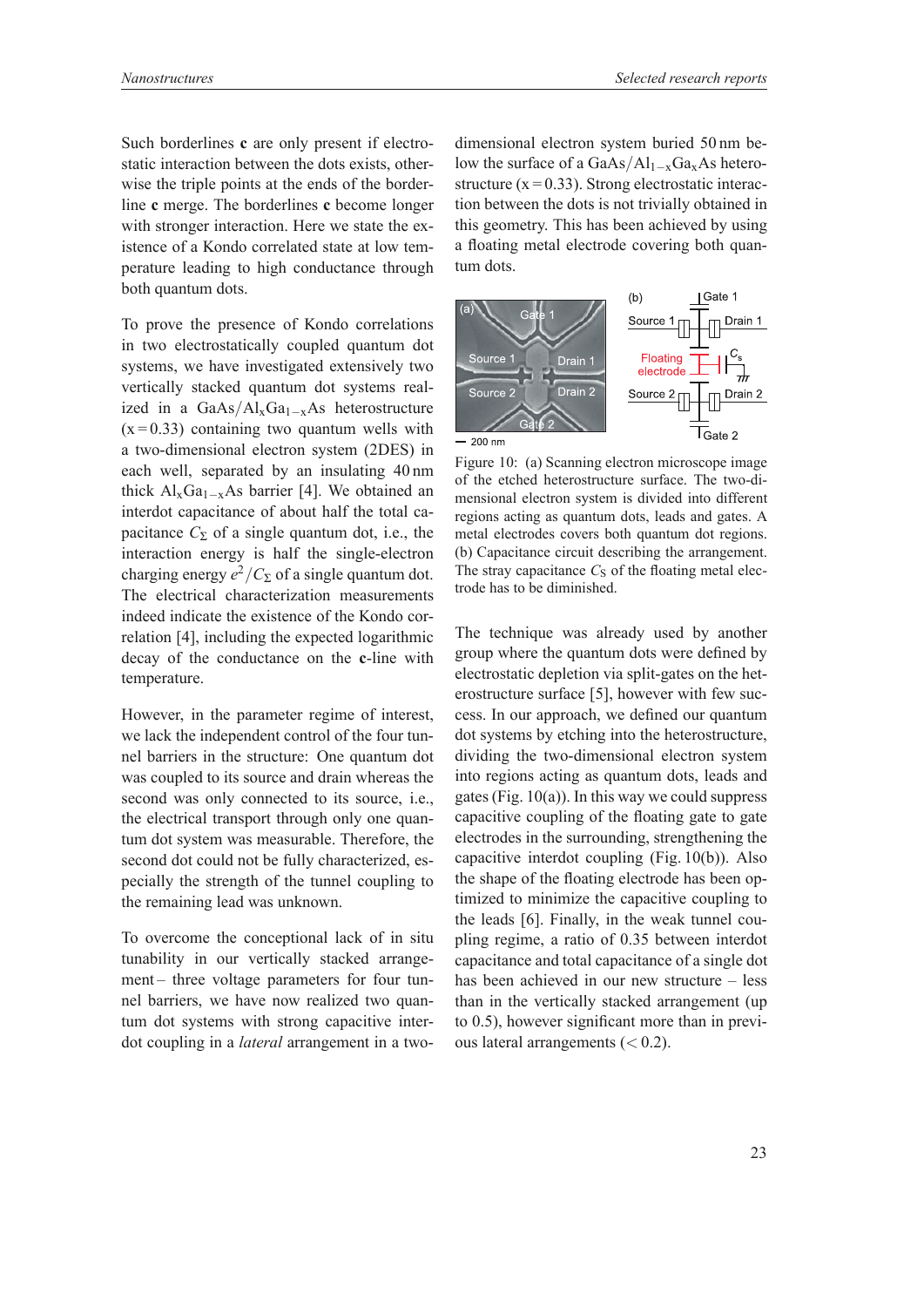



Figure 11: The conductance of quantum dot 1 (left) and 2 (right) as a function of two gate voltages measured around a *c*-line of the charge stability diagram. From (a) to (b), the tunnel couplings to the leads of quantum dot 2 were increased. Between (a) and (c), the tunnel coupling of both quantum dots were simultaneously enhanced. (d) NRG calculation for case (c).

In Fig. 11 the conductances through the two quantum dots in a region around a **c**-line of the charge stability diagram are shown. The measurements were performed in a 3He–4He dilution refrigerator at base temperature of  $T = 25$  mK. From Fig. 11(a) to (b), only the tunnel couplings to the leads of quantum dot 2 were increased, whereas between Fig. 11(a) and (c), the tunnel couplings of both quantum dots were simultaneously enhanced. Striking is that for weak tunnel coupling, no conductance is visible along the **c**-line, whereas with increasing the tunnel coupling, conductance appears.

This is expected since with increasing the tunnel coupling, correlated tunneling is enhanced. However, the position of the conductance peak

does not follow exactly the **c**-line extracted from the observed single-electron tunneling peaks in Fig. 11(a). For the situation of different tunnel coupling of both dots (Fig. 11(b)), we could find an analytical expression for describing the position of conductance of quantum dot 1 by simply assuming that the strong tunnel coupled quantum dot 2 is only partially charged with the charge calculated by integrating over the part of a life-time broadened (= Lorentzianshaped) energy level lying below the Fermi level of the leads. As the weakly tunnel coupled quantum dot 1 switches between well quantized charge states, the broadened energy level of dot 2 is shifted in energy between two values given by the electrostatic interdot coupling and the applied voltages. Having expressions for the total electrostatic energy of both situations, the gate voltage position of electrostatic degeneracy for switching the charge state of quantum dot 1 by an electron charge is found. It fits – except for a small offset – to the position for conductance in quantum dot 1 found in the experiment.

From these considerations for Fig. 11(b), it seems that simple single-electron tunneling happens through quantum dot 1 while chargepolarizing quantum dot 2. However the conductance heights and the temperature dependencies are different in the charge stability diagram at the **a**- and the **c**-line. For same tunnel coupling of both quantum dots (Fig.  $11(c)$ ), the picture of above does not hold. In any case, calculating the conductances through the dots is not that simple. This was done by using a numerical renormalization group (NRG) method, allowing for a numerical exact solution of the Anderson impurity model.

Using the parameters extracted from the experimental data in the regime of single electron tunneling of the respective quantum dot and the geometry of the honeycomb pattern, the observed conductance behavior of the electrostatically coupled quantum dot system could nicely be reproduced (an example is shown in Fig. 11(d)).